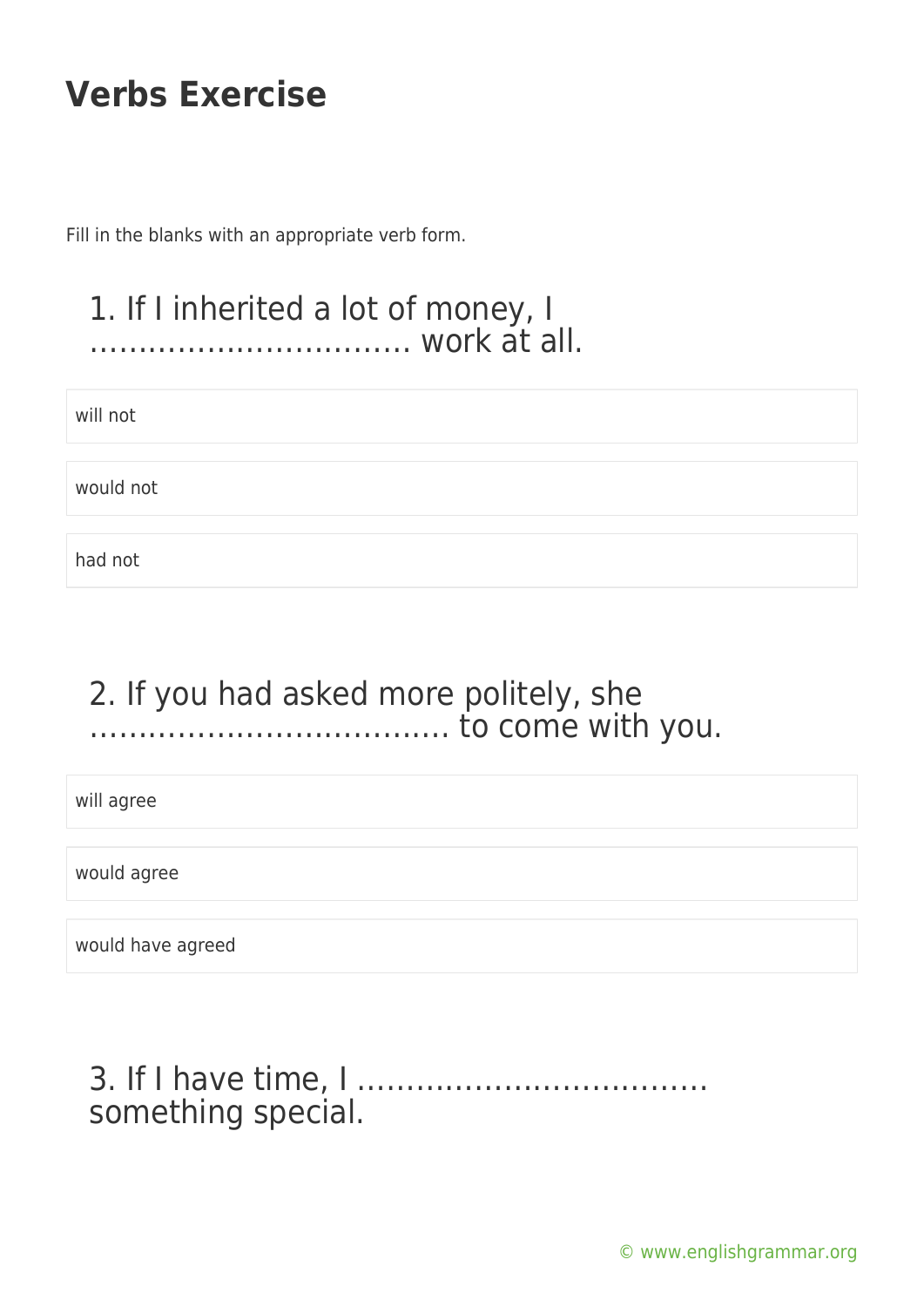will cook

would cook

would have cooked

#### 4. The teacher ……………………………. us that it was our last chance.

told

said

asked

#### 5. I will send the report as soon as I ………………………………… it.

receive

will receive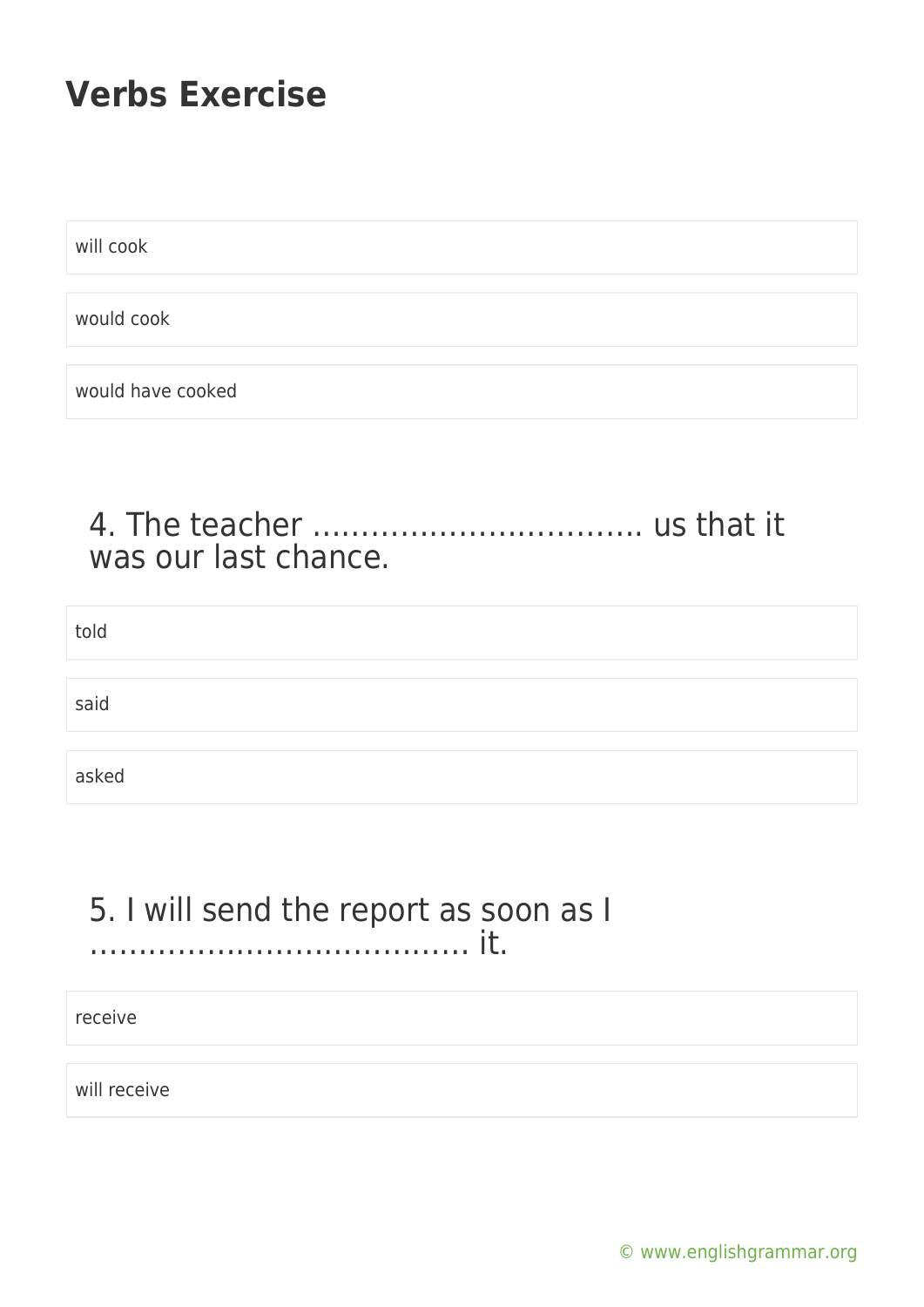would receive

### 6. You can stay with us as long as you

…………………………………………

want

will want

would want

#### 7. I injured my ankle while I ………………………………. football yesterday.

played

am playing

was playing

[© www.englishgrammar.org](https://www.englishgrammar.org/)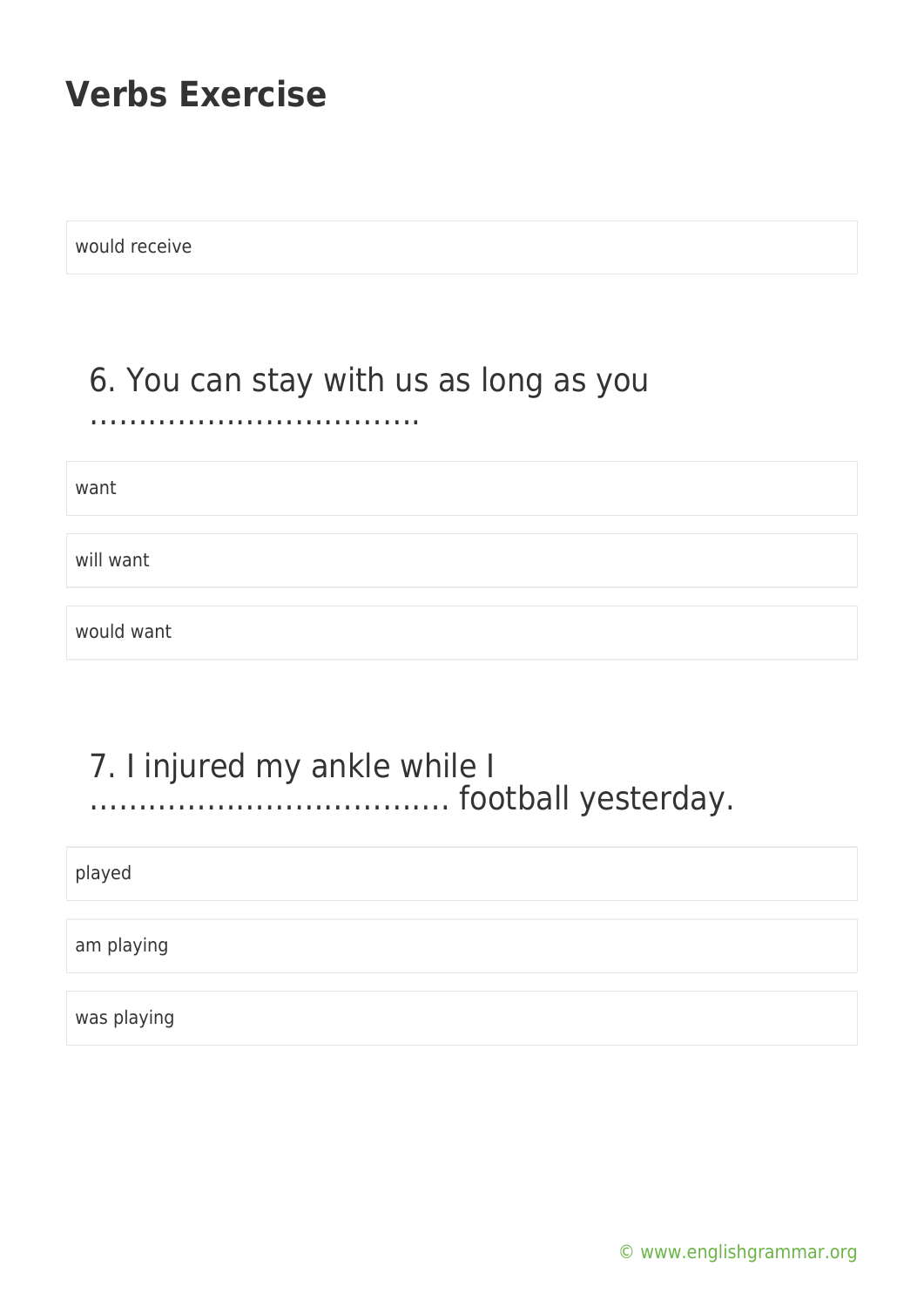### 8. Her parents ………………………………. when she called off her wedding at the last minute.

| shocked      |  |
|--------------|--|
|              |  |
|              |  |
| have shocked |  |
|              |  |
|              |  |
| were shocked |  |

### 9. I will give 100 dollars to anyone who …………………………… my lost cat.

finds

will find

would find

### 10. I will eat more apples than you

……………………………………………

do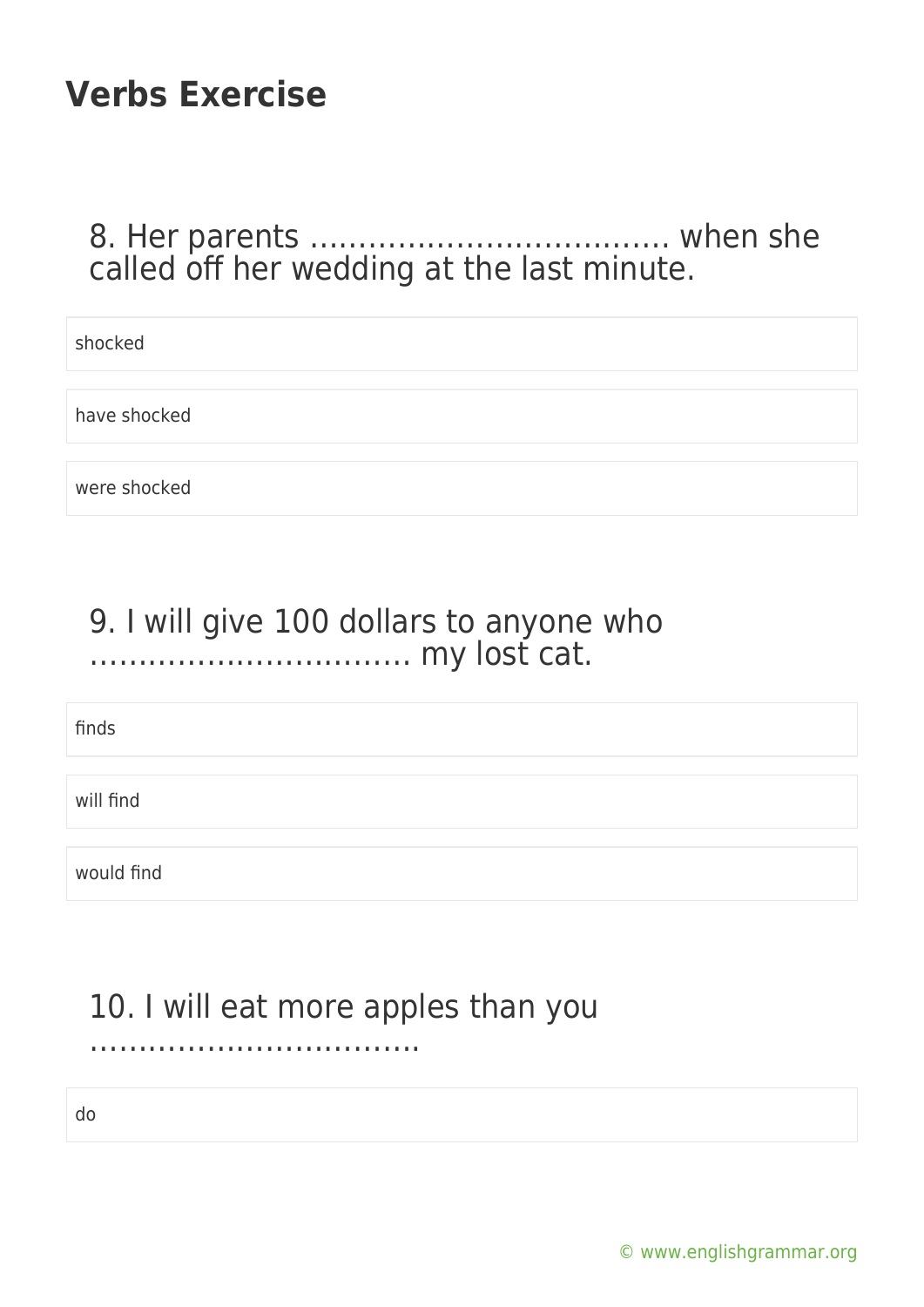will

Either could be used here

### 11. I don't know how we …………………………… get out of this mess.

will

would

Either could be used here

#### 12. It doesn't matter how you ……………………………. your time.

spend

spends

will spend